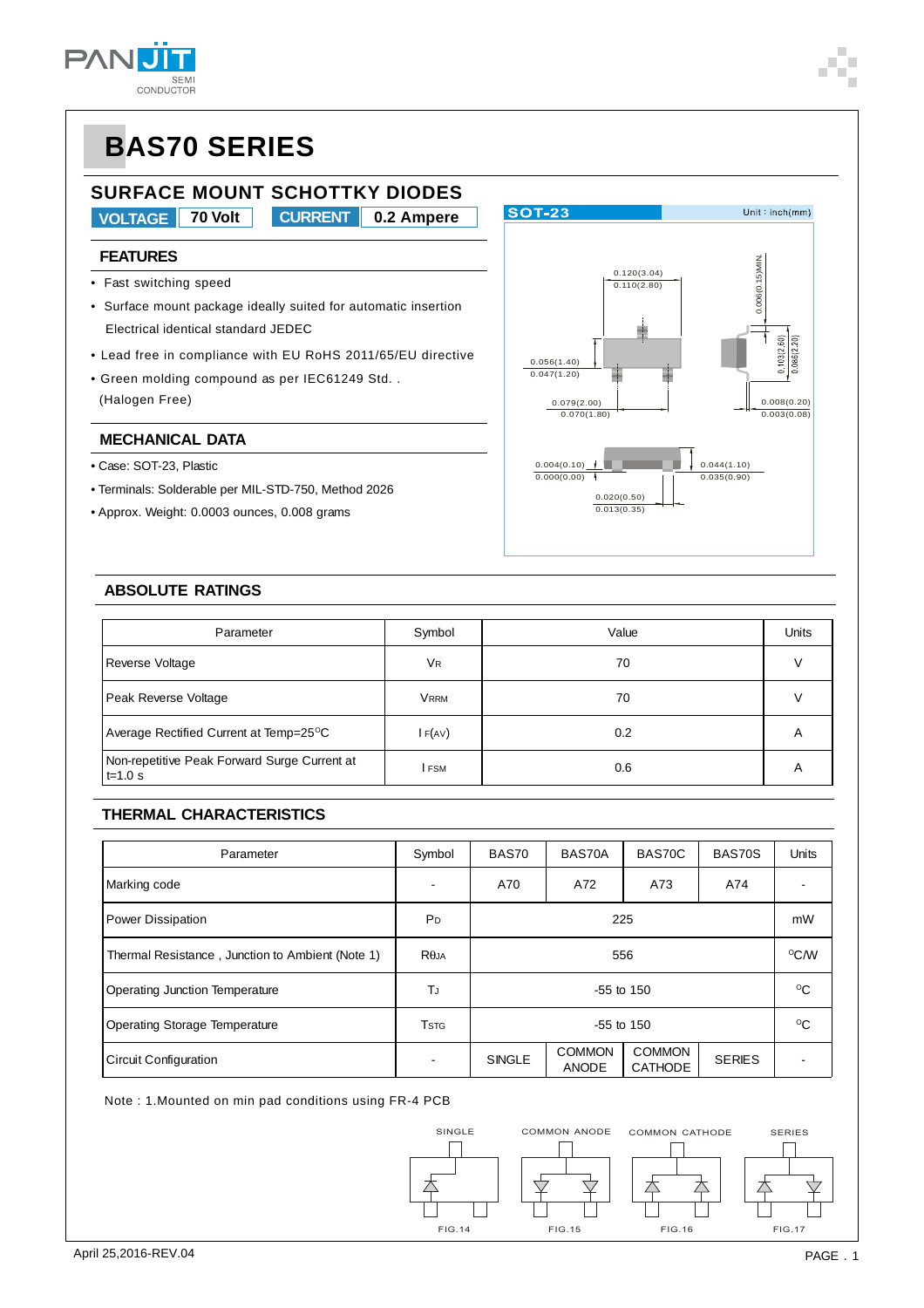

### **ELECTRICAL CHARACTERISTICS**

| Parameter                    | Symbol     | <b>Test Condition</b>                   | Min. | Typ.                     | Max.                 | <b>Units</b> |
|------------------------------|------------|-----------------------------------------|------|--------------------------|----------------------|--------------|
| Reverse Breakdown Voltage    | $V$ (BR)   | $I_R=10$ uA                             | 70   | $\overline{\phantom{a}}$ | --                   | V            |
| <b>Reverse Current</b>       | I R        | $V_R = 70 V$<br><b>VR=50 V</b>          | --   | --                       | 1.0<br>0.1           | μA           |
| Forward Voltage              | VF         | $I = 1.0mA$<br>$I = 10mA$<br>$I = 15mA$ |      | --                       | 0.41<br>0.75<br>1.00 | V            |
| Maximum Junction Capacitance | <b>C</b> J | $V_R = 0V$ , f=1.0MHz                   | --   | $\overline{\phantom{a}}$ | 2.0                  | pF           |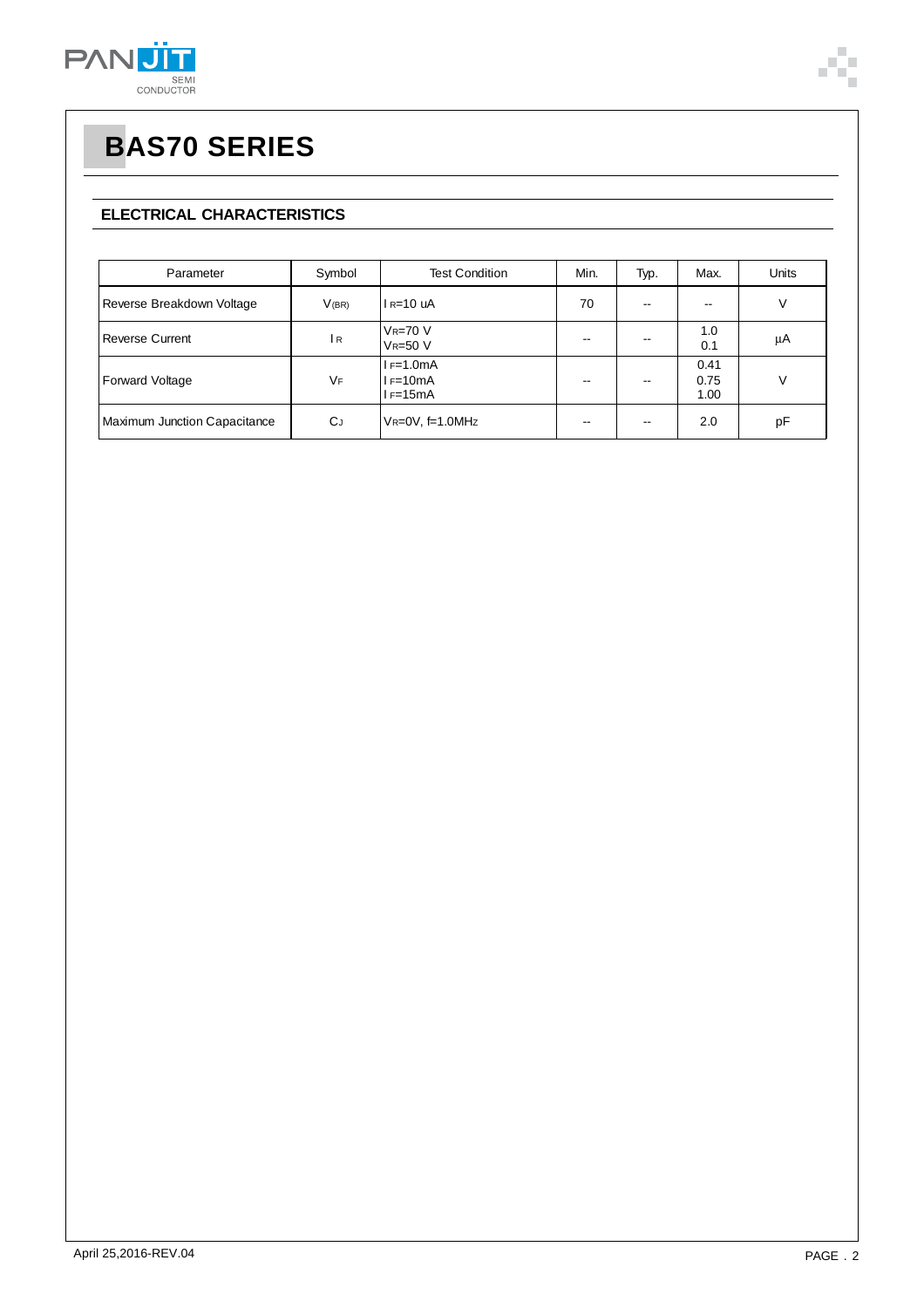

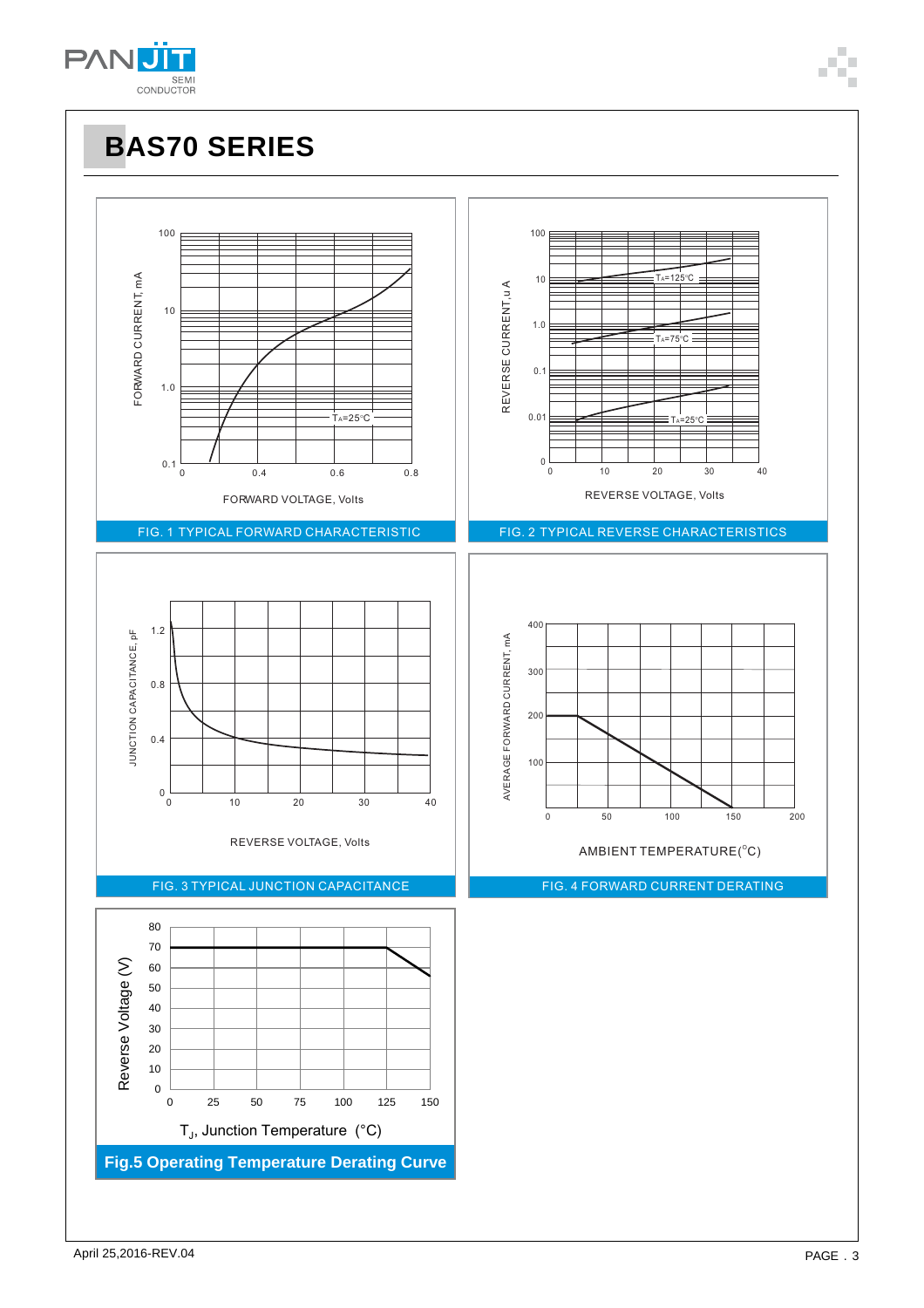

### **MOUNTING PAD LAYOUT**



### **ORDER INFORMATION**

• Packing information

T/R - 12K per 13" plastic Reel

T/R - 3K per 7" plastic Reel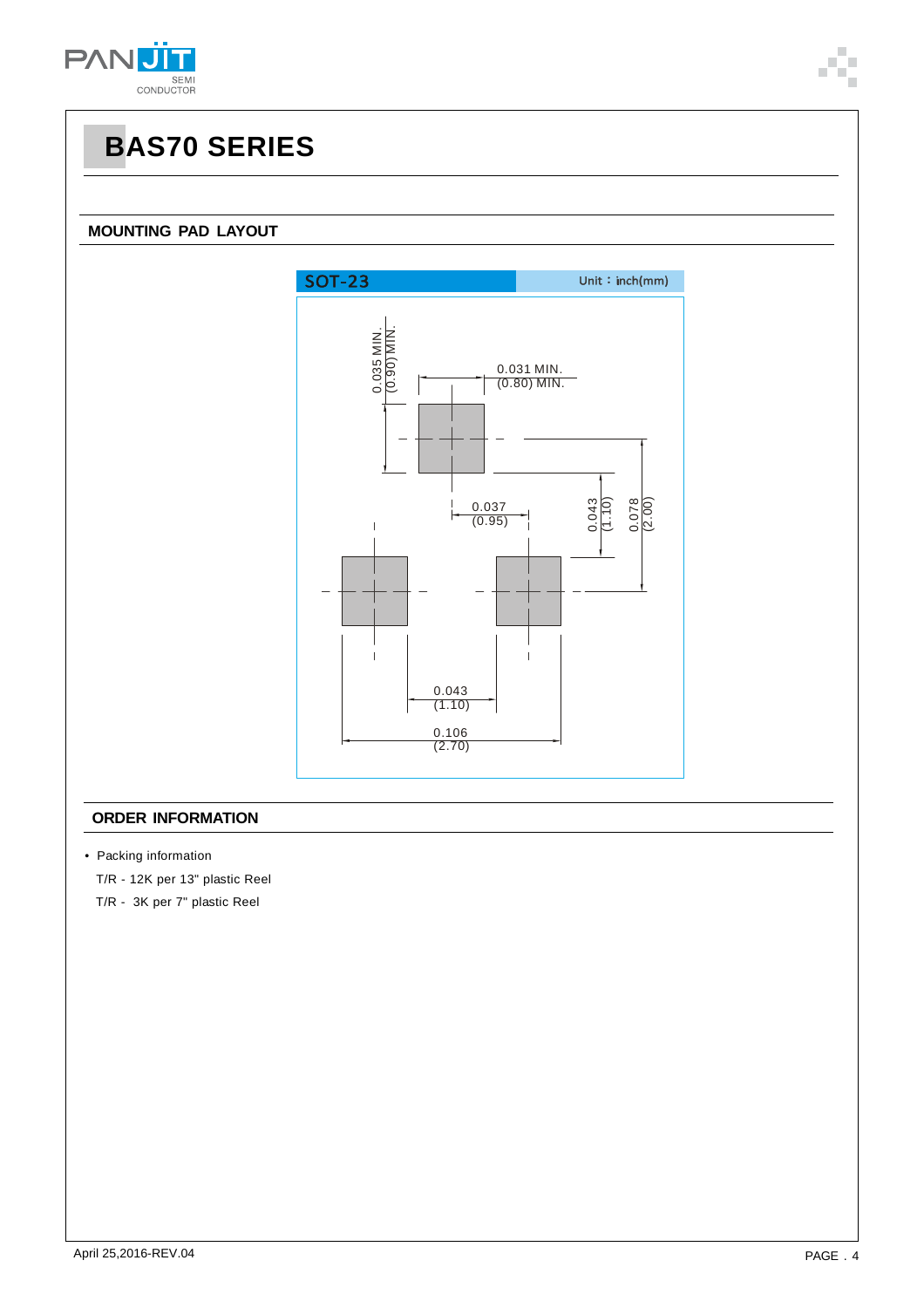

### **Part No\_packing code\_Version**

BAS70\_R1\_00001 BAS70\_R2\_00001

### **For example :**

**RB500V-40\_R2\_00001**

**Part No.**

**Berial number** 

**Version code means HF**

- **Packing size code means 13"**
- **Packing type means T/R**

| <b>Packing Code XX</b>                         |                      |                                            |                | <b>Version Code XXXXX</b>                            |          |                                       |  |
|------------------------------------------------|----------------------|--------------------------------------------|----------------|------------------------------------------------------|----------|---------------------------------------|--|
| <b>Packing type</b>                            | 1 <sup>st</sup> Code | <b>Packing size code</b>                   |                | 2 <sup>nd</sup> Code HF or RoHS 1 <sup>st</sup> Code |          | 2 <sup>nd</sup> ~5 <sup>th</sup> Code |  |
| <b>Tape and Ammunition Box</b><br>(T/B)        | A                    | N/A                                        | 0              | <b>HF</b>                                            | $\bf{0}$ | serial number                         |  |
| <b>Tape and Reel</b><br>(T/R)                  | R                    | 7"                                         |                | <b>RoHS</b>                                          | 1        | serial number                         |  |
| <b>Bulk Packing</b><br>(B/P)                   | В                    | 13"                                        | $\overline{2}$ |                                                      |          |                                       |  |
| <b>Tube Packing</b><br>(T/P)                   |                      | 26 <sub>mm</sub>                           | X              |                                                      |          |                                       |  |
| <b>Tape and Reel (Right Oriented)</b><br>(TRR) | S                    | 52 <sub>mm</sub>                           | γ              |                                                      |          |                                       |  |
| <b>Tape and Reel (Left Oriented)</b><br>(TRL)  |                      | <b>PANASERT T/B CATHODE UP</b><br>(PBCU)   | U              |                                                      |          |                                       |  |
| <b>FORMING</b>                                 | F                    | <b>PANASERT T/B CATHODE DOWN</b><br>(PBCD) | D              |                                                      |          |                                       |  |